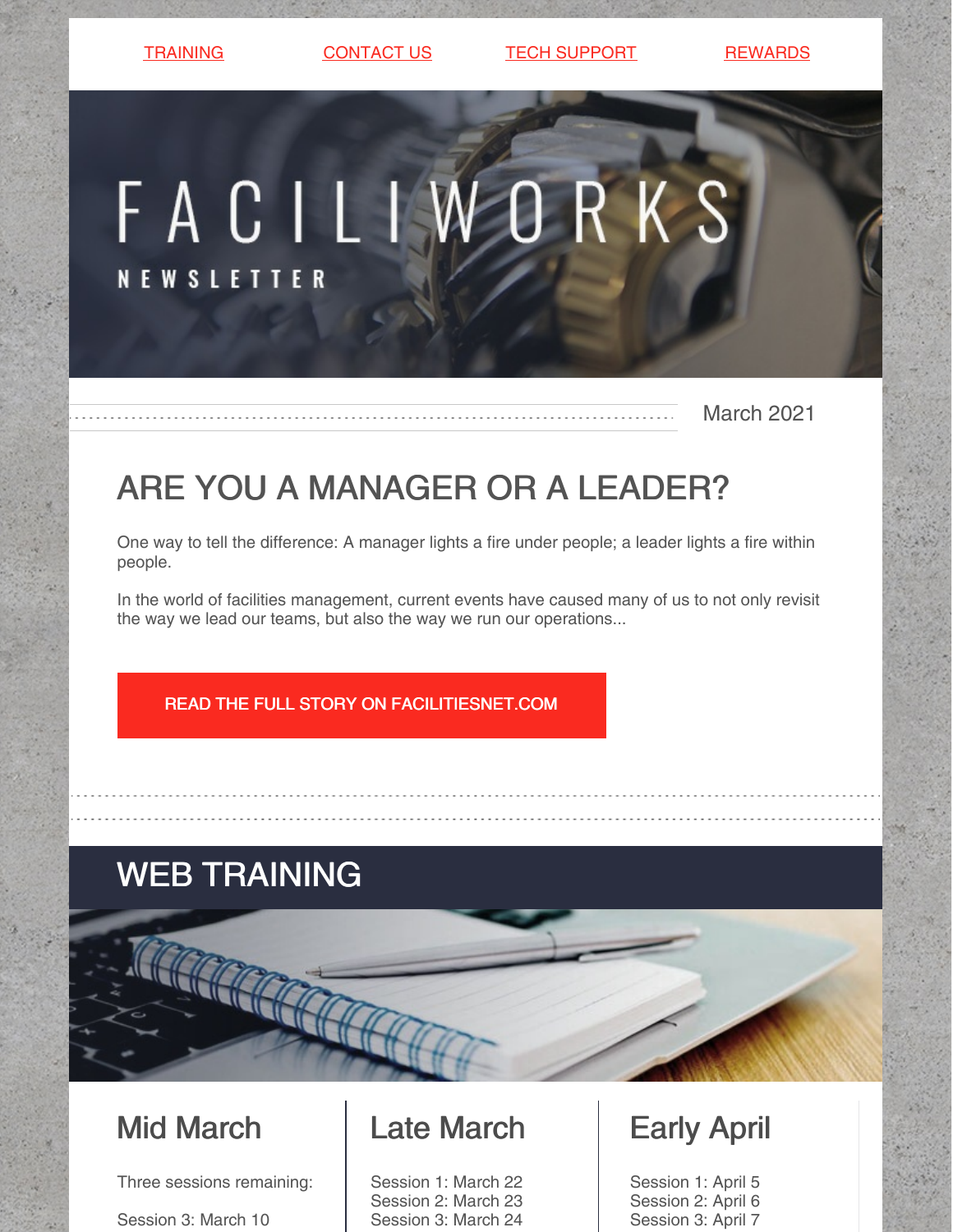Session 4: March 11 Session 5: March 12

#### Mid April

Session 1: April 19 Session 2: April 20 Session 3: April 21 Session 4: April 22 Session 5: April 23 Session 4: March 25 Session 5: March 26

#### Late April

Session 1: April 26 Session 2: April 27 Session 3: April 28 Session 4: April 29 Session 5: April 30 Session 4: April 8 Session 5: April 9

To register for any of these sessions or for info about custom training options, please contact our Training Specialist at 1-800-776-3090 ext. 134 or [training@cybermetrics.com.](mailto:training@cybermetrics.com)

#### FULL TRAINING [SCHEDULE](https://faciliworks.com/training-schedule/)

TECH TIP

#### EXPORTING THE PM CALENDAR TO OUTLOOK

From the FaciliWorks 8i Dashboard, click the Calendar icon.



In the upper left corner of the scheduling calendar, click the Option icon.



In the option menu, select Export -> iCalendar format (requires Microsoft Outlook 2007 or better):